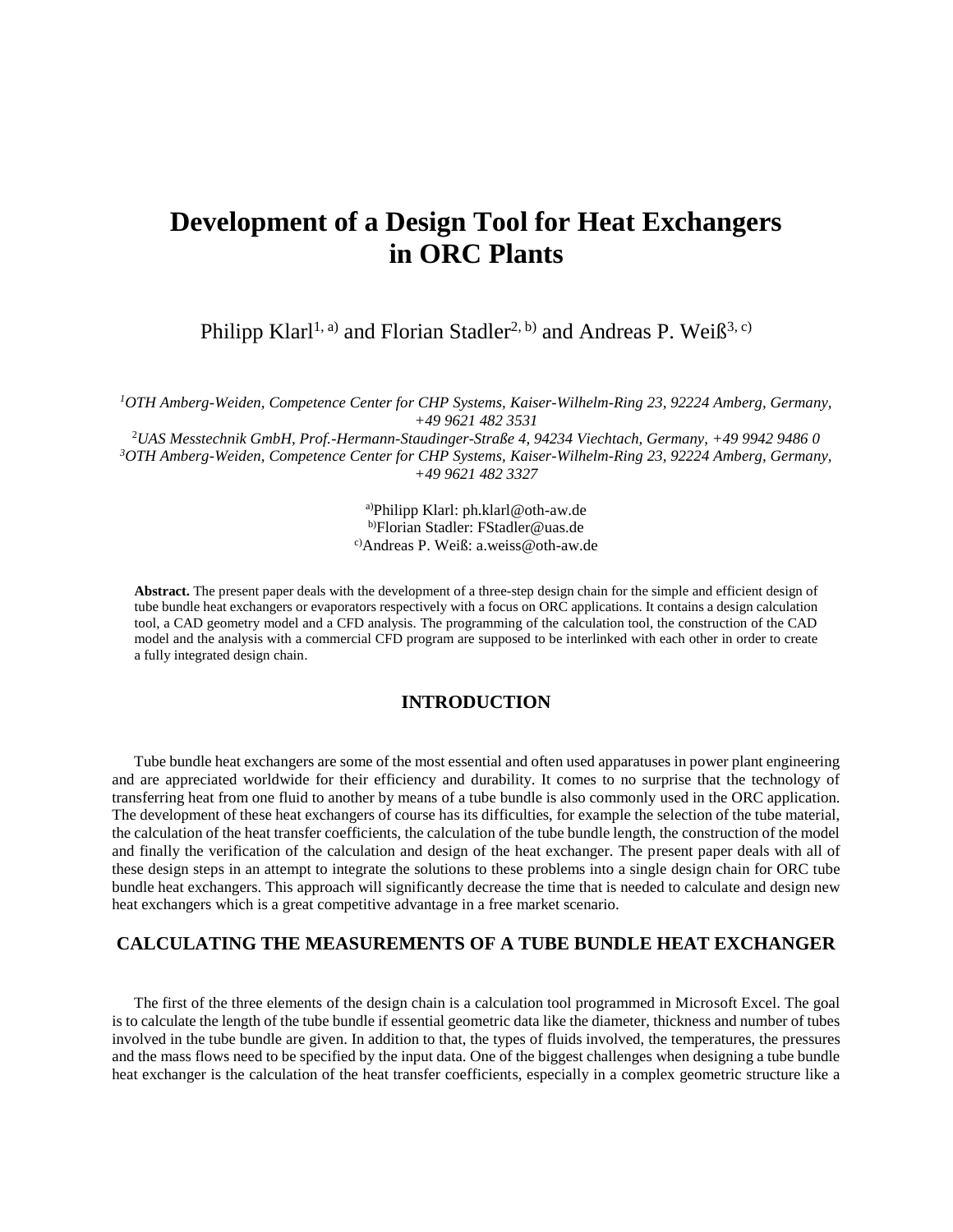tube bundle being streamed through by an outside fluid stream. The essential formula is the connection between the transferred heat flow *Q*̇ , the *k*-Factor, the logarithmic temperature difference *Δϑ<sup>m</sup>* and the transfer area *A*. There are sources in which the product *kA* is referred to as the "transmission capacity" of the heat exchanger [1] [2]:

$$
\dot{Q} = kA\Delta\theta_m \tag{1}
$$

A very important mathematical relation can be developed from this formula - that is the determination of the minimum heat transfer area *A*.

$$
A = \frac{\dot{Q}}{k \Delta \theta_m} \tag{2}
$$

The variables  $\Delta\theta_m$  and  $\dot{Q}$  are still pretty simple to determine. The logarithmic temperature difference  $\Delta\theta_m$  can be calculated from the temperature data only. While the index 1 is used for the heating fluid, the absorbing fluid temperature is marked with the number 2. The high commas signal whether the value is referring to the inlet or the outlet of the heat exchanger. As an example  $\theta_2^{\prime\prime}$  stands for the temperature of the fully evaporated working fluid at the outlet of the heat exchanger [1]:

$$
\Delta\theta_m = \frac{(\hat{\theta}_1' \cdot \hat{\theta}_2') - (\hat{\theta}_1'' \cdot \hat{\theta}_2')}{\ln\left(\frac{\hat{\theta}_1' \cdot \hat{\theta}_2''}{\hat{\theta}_1' \cdot \hat{\theta}_2'}\right)}
$$
(3)

Calculating the transferred heat flow is also rather simple, as the Excel plug-in RefProp [3] is used, that allows the user to determine fluid properties by specifying two other fluid values. For example the enthalpy can be determined by delivering the temperature and the pressure of the fluid in question. As the mass flow must be specified as part of the input data, Formula 4 can be solved as follows [2]:

$$
\dot{Q} = \dot{m}_1 (h_1' - h_1'') = -\dot{m}_2 (h_2' - h_2'')
$$
\n(4)

Looking at Formula 2, it is obvious, that the main problem with calculating the needed transfer area for a tube bundle heat exchanger is the determination of the heat transition number *k*. This coefficient is depending on three components which are the heat transfer coefficients on the inside and the outside of the tube and the thermal resistance of the tube material itself. The following Formula 5 shows, how the heat transition number *k* can be calculated [4]:

$$
k = \left(\frac{d_o}{d_i}\frac{l}{\alpha_{fi}} + \frac{d_o}{2\lambda}ln\left(\frac{d_o}{d_i}\right) + \frac{l}{\alpha_{fo}}\right)^l
$$
\n<sup>(5)</sup>

The two coefficients  $a_f$  and  $a_f$  are representing the heat transfer coefficients on both sides of the tube. The middle term can be understood as the thermal resistance of the tube material itself, as mentioned previously [4]:

$$
\alpha_{Wall} = \frac{2\lambda}{d_o \ln\left(\frac{d_o}{d_i}\right)}\tag{6}
$$

The variable  $\lambda$  in the case of Formula 5 and 6 stands for the thermal conductivity of the tube material, for which there is an easily modifiable dropdown menu implemented in the calculation tool. That being said, the main focus is on the determination of the heat transfer coefficients  $a_f$  and  $a_f$ . The heat transfer coefficient from the gas to the tube material – meaning on the inside of the tube – referred to as  $a_f$  is significantly easier to calculate as there is no complex geometry involved in this heat transfer process. This cannot be said about the coefficient *αfo* referring to the heat transfer from the hot tube material to the surrounding ORC-fluid. The transfer of heat is far more complicated inside a structure like a tube bundle, than it is just from a hot fluid to the tube it is flowing through. For the heat transfer from the gas to the tube material, it needs to be recognized whether the gas stream is turbulent or laminar, as it affects the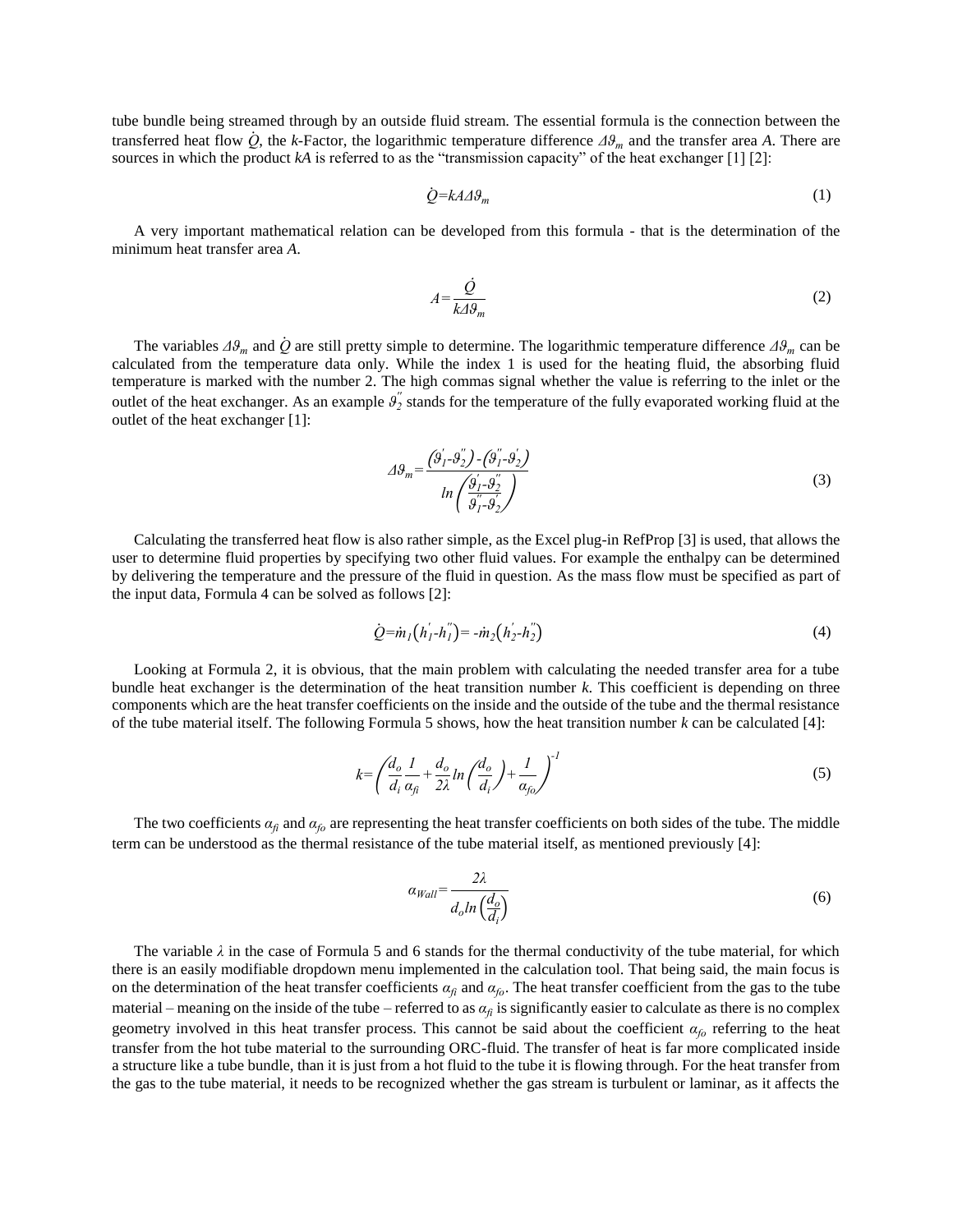formula, which will come to use in the calculation of the Nußelt number. For the laminar case, the *Formula by Martin for all tube lengths* can be utilized to determine the Nußelt number [1]:

$$
Nu_{m,lam} = \left[49,37 + \left\{1,615\left(RePr\frac{d}{l}\right)^{0.33} - 0.7\right\}^3 + \left\{\left(\frac{2}{1+22Pr}\right)^{0.167}\left(RePr\frac{d}{l}\right)^{0.5}\right\}^3\right]^{0.33}
$$
(7)

When the gas flow is turbulent, the universal formula for streams including the transition stage  $(2300 < Re < 10^6)$ is used. The components  $f_1$  and  $f_2$  are correction factors calculated from specific geometric and thermal data. The factor *ξ* stands for the pressure loss coefficient, which depends on the Reynolds number [1]:

$$
Nu_{m, turb} = \frac{\frac{\xi}{\delta}(Re\text{-}1000)Pr}{I + 12.7\sqrt{\frac{\xi}{\delta}}(Pr^{0.66}\text{-}I)} f_1 f_2
$$
\n(8)

The calculation of the Nußelt number on the outside and the resulting heat transfer coefficient  $\alpha_{\ell}$  is far more complicated than that, as there are a lot more correction factors involved than for the calculation of the heat transfer at the inner wall. In addition to that, these correction factors depend on more specific data than the ones in Formula 8. Therefore not all of the calculation can be shown to a full extend, as that would exceed the format of this paper. Nevertheless it is important to understand the general structure of the calculation process of the Nußelt number regarding an outside stream through a tube bundle. The basic Nußelt number *Nul,0* is calculated from the turbulent and the laminar Nußelt number according to Formula 9 [5]:

$$
Nu_{l,0}=0,3+\sqrt{Nu_{l,lam}^2+Nu_{l, turb}^2}
$$
\n(9)

The two Nußelt numbers only depend on the Reynolds and the Prandtl number. The first correction factor is the so called arrangement factor  $f_A$ , which varies dependent on whether there is an aligned or shifted arrangement of the tube rows in the tube bundle [5]:

$$
Nu_{0,Bundle} = f_A Nu_{l,0}
$$
\n<sup>(10)</sup>

This Nußelt number  $Nu_{0,Bundle}$  needs to be further modified with two factors that are called  $f_N$  and the *K*-Factor. The first factor  $f_N$  can be set to 1, if there is a high number of baffles in the heat exchanger. The determination of *K* is more complicated, but the factor is generally dependent on the relation of the Prandtl number in the free stream and the Prandtl number in the near wall region. With these two factors being known, *NuBundle* can be calculated, which can be understood as the ideal Nußelt number for the tube bundle [5]:

$$
Nu_{Bundle} = f_N K Nu_{0,Bundle}
$$
\n<sup>(11)</sup>

The last step for the determination of the actual Nußelt number  $Nu_{0,AW}$  is rather laborious, as it mainly deals with the calculation of correction factors from a broad variety of data. The central adjustment factor is the  $f_W$ -factor, which consist of the three components  $f_G$ ,  $f_L$  and  $f_B$  representing the geometric factor, the leakage flow factor and the bypass factor [5]:

$$
f_W = f_G f_L f_B \tag{12}
$$

$$
Nu_{0,AW}=f_WNu_{Bundle}
$$
 (13)

At this point both the Nußelt number of the gas and the ORC-fluid are known, therefore the actual heat transfer coefficients that are needed for Formula 5 can be determined. The general formula looks like the following [1]: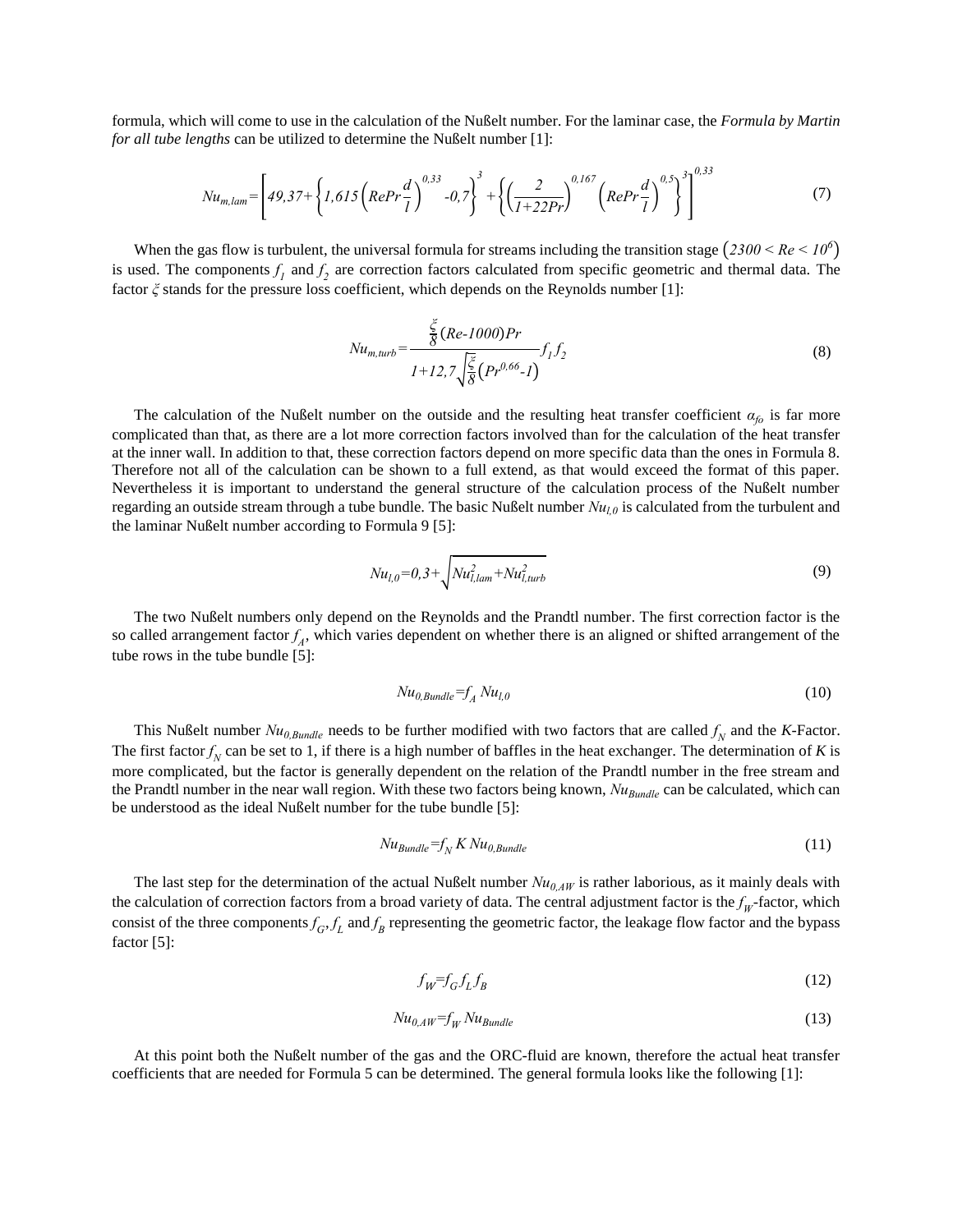$$
\alpha = \frac{Nu\lambda_{Fluid}}{l} \tag{14}
$$

Now all the components to solve Formula 2 are known. The needed area *A* in order to transfer a specific amount of heat can be determined and from that area – knowing the number of tubes n and their outside diameter – the length finally can be calculated.

$$
l = \frac{A}{n d_a \pi} \tag{15}
$$

This length then can be transferred to the CAD file, where the length of the tube bundles and the shells are automatically adapted. Of course all of the connecting dimensions regarding the headpieces and flanges also need to be adapted automatically to the new length of the tube bundles.

# **CONSTRUCTION OF AN ORC HEAT EXCHANGER**

As previously mentioned the most important data transferred from the calculation tool in Excel to the CAD model is the length of the tube bundle which is determining all of the other dimensions of the heat exchanger e.g. the shell length for example. Therefore it can be stated, that the construction and parameterization of the tube bundle model is a central task. The construction of the tube itself is rather simple. The design of the tube bundle however is more complicated. In the following case the form of the bundle will be made of multiple rows of tubes arranged in a shifted way. There are numerous reasons, why this arrangement of the tubes in the bundle is superior to alternative structures. The main reason is, that all of the tubes in the tube bundle have the same distance from their surrounding tubes. This leads to a homogenous thermic stress field in the front and back side of the heat exchanger's shell, where the tube bundle is held. Apart from that, a bore pattern that is arranged in that way is relatively simple to manufacture. The following Fig. 1 shows the tube bundle in the front view (a) and in isometric view (b).



**Figure 1.** Front view and isometric view of a tube bundle

Another important component of the heat exchanger is the shell, of which two different versions are needed, one for the preheater and one for the evaporator. The shell contains the ORC-fluid in the later operation of the heat exchanger. It needs to have an inner diameter bigger than the outer diameter of the tube bundle and flanges on both sides, where the headpieces of the module can be attached. The main difference between the shell of the preheater and the shell of the evaporator is not only that the evaporator shell needs to be bigger, because the two-phase flow has a larger volume, but it also needs a downpipe and two rise pipes for the vapor. That is where the steam drum is connected to the evaporator shell. Apart from that, it is important to be cautious about the pressure development in the evaporator module and to dimension the connecting flanges in a sufficient way for the working pressures. In the following Fig. 2 both of the relevant shells are displayed. Figure 2 (a) shows an example of the preheater's shell in isometric view, while the evaporator shell with the connecting pipes and flanges can be seen in Fig. 2 (b).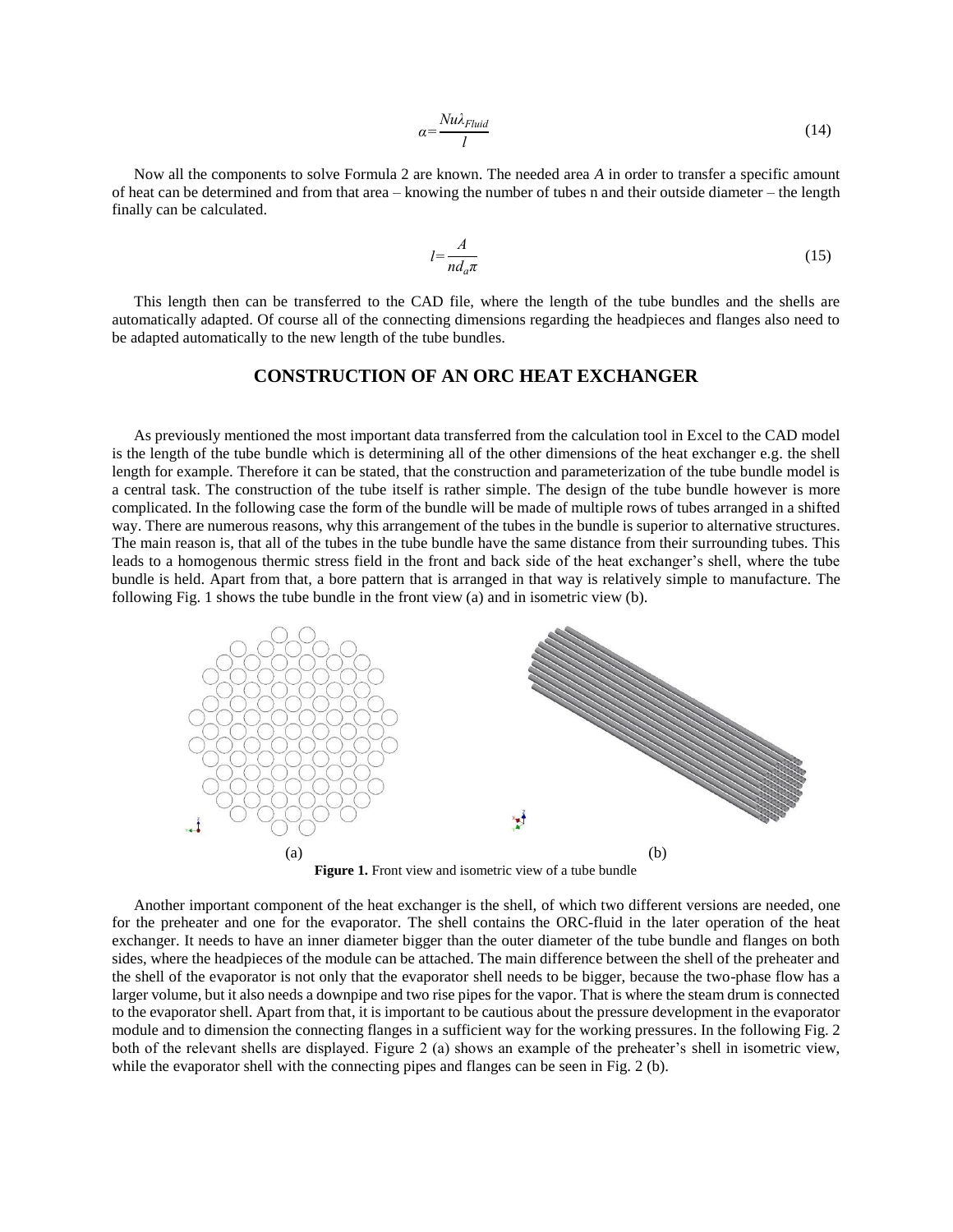

Figure 2. Isometric view of both the preheater shell (a) and the evaporator shell (b)

As described in the previous characterization of the shell part, a headpiece has to be attached to the shell on both sides. The main reason for that is, that in combination with a cap piece, this design guarantees much easier access to the front side of the tubes. That is especially important, considering that the tubes are constantly in contact with exhaust gas during operation. Therefore it can be assumed that cleaning of the heat exchanger will have to be performed in relatively short periods of time. For many mechanical cleaning processes, an access to the tube bundle is required. An alternative version of the headpiece, which would only consist of one piece of course also has some advantages e.g. a reduced number of parts, a reduction of potential assembling mistakes and less production expense in general. But for reasons that have already been mentioned, the additional effort is accepted as the better solution with regard to cleaning purposes. In Fig. 3 (a) the headpiece is shown together with its corresponding cap piece (b).



The basic modules of the heat exchanger can be constructed by using all of the three core elements that have been described in this chapter. The tube bundle is held by the shell part, while the headpiece and the cap piece are attached to the ends of the shell and thereby creating the preheater or evaporator module. One main component for the proper functioning of the heat exchanger is still missing and that is the steam drum. The steam drum is a part that is mounted on top of the evaporator module and is connected to that module by three pipes: two riser pipes and one downpipe. The wet vapor rises from the evaporator shell to the steam drum, where the remaining liquid is separated from the hot vapor. The hot vapor then is drawn out of the steam drum on the top end of it.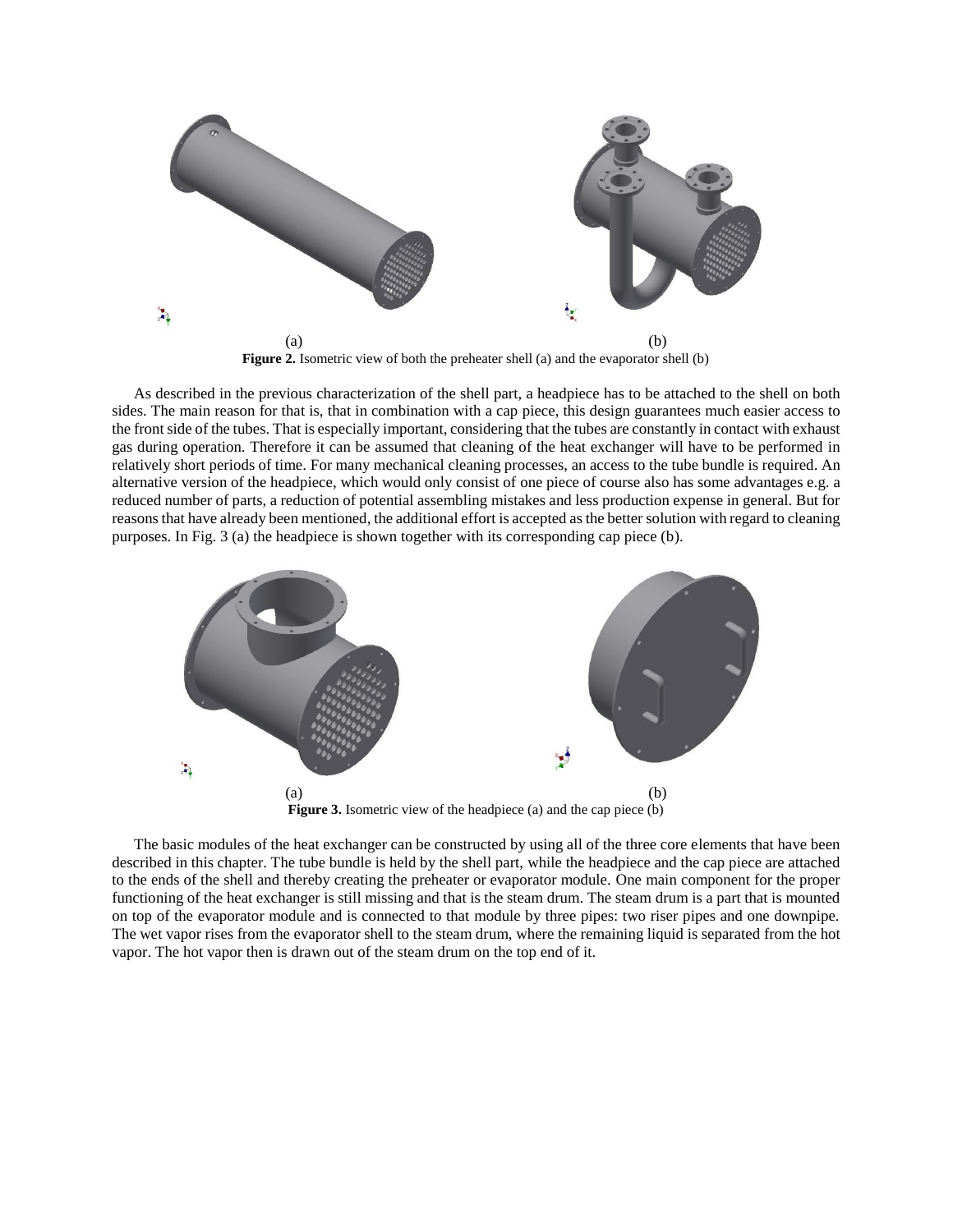

**Figure 4.** Isometric view of the steam drum

There are more parts needed for the construction of the heat exchanger than just the four essential ones already mentioned, which are the tube bundle, the shell, the headpiece and the steam drum. These additional parts are for example the baffles inside the preheater, the stand for the modules, the type plates and the transport hooks. As all of these parts are rather small, they will not be explained in detail. A full three-module example of the heat exchanger can be seen in Fig. 5.



**Figure 5.** Isometric view of the heat exchanger

# **SIMULATION OF A TUBE BUNDLE HEAT EXCHANGER**

The simulation of the flow and the heat transfer with a commercial CFD software like STAR-CCM+ [6] can substantially contribute to a deeper understanding of the heat transfer process. Apart from that it opens up possibilities for all kinds of optimization and can verify what has been previously calculated in the dimensioning tool. Therefore, the last element of the three-step design chain is a CFD analysis of the tube bundle heat exchanger. The first task with regard to the CFD analysis is the building of the model. It is easily understood, that the actual fluid volumes, which are needed for the CFD analysis, are not explicitly modelled in the CAD, as they only exist as negatives. The gas volume consists of the inner volume of the tube bundle and the inner volumes of the two headpieces on both sides of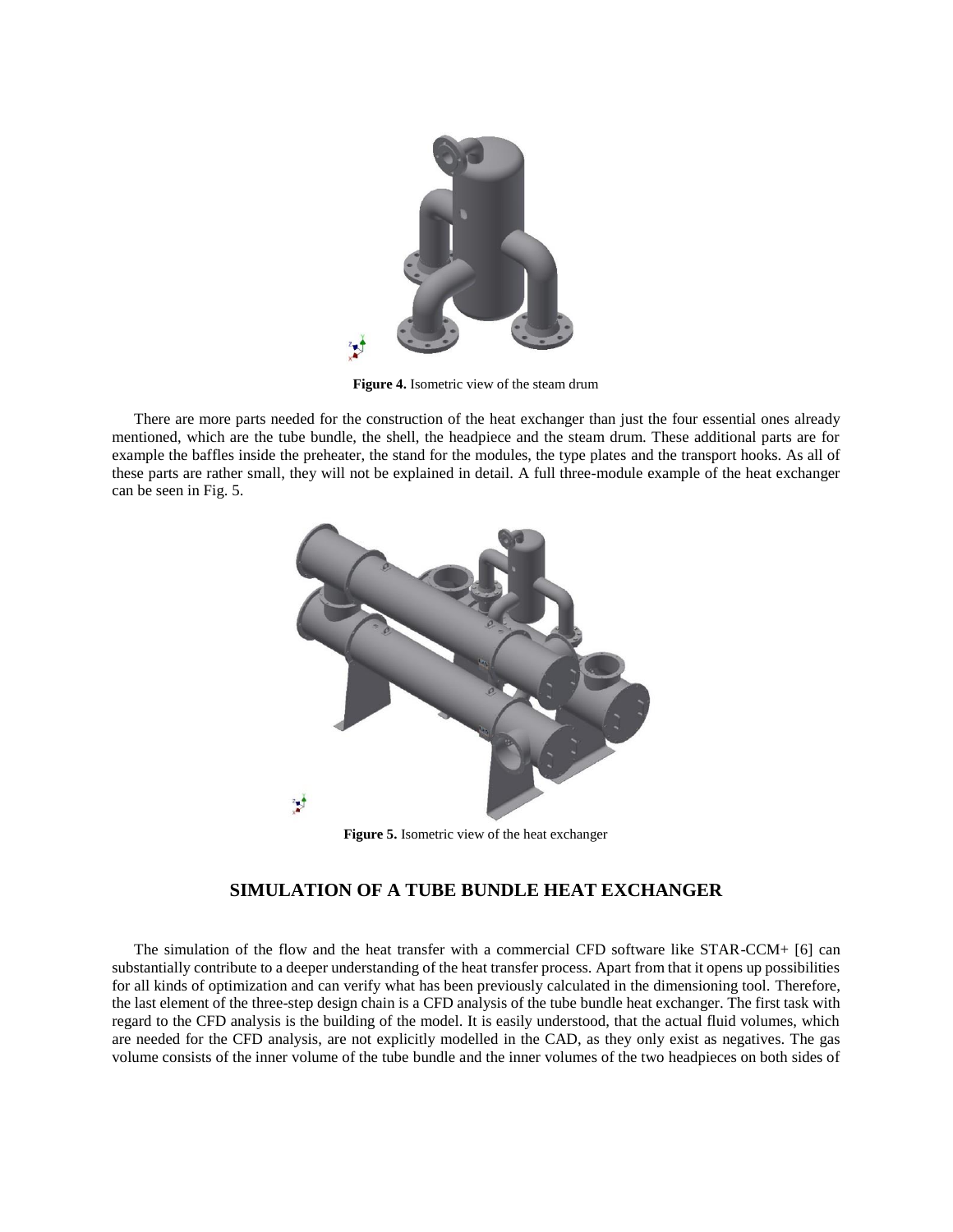the tube bundle. The working fluid volume consists of the inner volume of the heat exchanger shell minus the volume of the tube bundle and the baffles. Both of these volumes are displayed in the following Fig. 6.



**Figure 6.** Isometric view of the CFD models for the gas (a) and the working fluid (b)

Another extremely important step in the simulation process is the meshing of the models. A combination of prism layer meshing for the near wall regions and polyhedral meshing for the core volume is used. The prism layer mesher creates multiple layers of prismatic cells around the walls, so that these regions can be resolved in a fine way. The polyhedral mesher is the standard volume mesher in STAR-CCM+. It creates a high quality volume mesh by using polyhedral cells as a base element. This meshing method results in about 10 million cells for each of the parts. The selection of a turbulence model is the next step that must be performed in order to achieve a running simulation. The Menter-k-ω-SST-model is a hybrid model which combines the K-ω- and the K-ε-model and therefore has good attributes for near wall regions and free flow regions. It can be described as the current basic model for flow simulations in STAR-CCM+, which is the reason why it is chosen for the simulation of the heat exchanger. The main simplification that remains in the simulations as it is currently set up, is that a co-simulation is used. That means, that the transferred heat flow from the gas to the ORC-fluid is implemented as a boundary condition.

A reasonable first step in the evaluation of the simulation is to check the behavior of the temperature, as the exit temperature is easily comparable to the value calculated in the dimensioning tool. For the following results, which are displayed in Fig. 7, the difference between the calculated and the simulated exit temperature in the gas is 441 K to 437 K and for the ORC-fluid it's 407 K to 403 K. In the case of the gas part it can clearly be recognize that the distribution of the temperature is not homogenous in the tube bundle, as the lower tubes have longer high temperature zones in flow direction. The assumption can be made, that there are vortices in the headpiece of the gas inlet, which lead to that temperature distribution. For the ORC-fluid part it can be said, that the temperature increment between the single sections, which are separated by the baffles, is stable and overall more homogenous than in the gas.



From the evaluation of the temperature, the investigation of the overall fluid behavior and the velocity follows. The assumption already was made, that there are vortices in the inlet headpiece of the gas, which lead to a suboptimal temperature distribution in the tube bundle. In Fig. 8 (a), it can be seen, that this assumption has been correct and that there are vortices in the inlet area. In order to further confirm this point, the inlet velocity right in the vertical plane of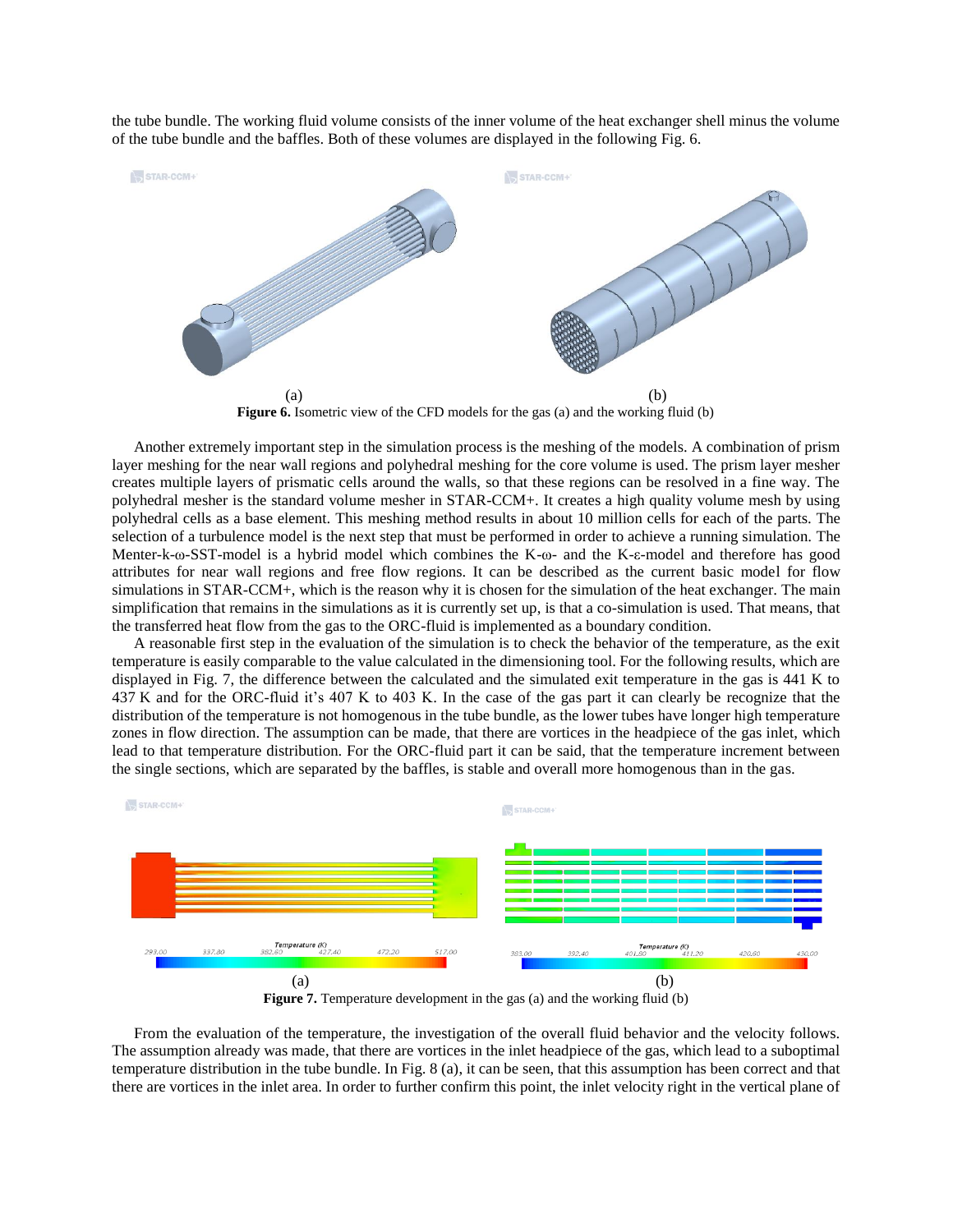the tube bundle inlet is displayed in Fig. 8 (b), where the velocity distribution between the single tubes can be recognized. The analysis of this velocity distribution explains the temperature distribution in the tube bundle, as a high fluid velocity results in a longer high temperature zone in the corresponding tube. Furthermore this behavior of the gas is problematic, as it leads to a significant pressure loss even before the gas enters the inside of the tube bundle where the actual heat transfer process starts. In an optimal case scenario the gas would enter the headpiece through the inlet and from there move through the tubes in a much smoother way without a significant pressure loss. Additional optimization work that can follow from here is an investigation on the shape of the headpiece, or slowing down the inlet velocity in order to reduce the pressure loss following from the vortex development in the inlet headpiece. An alternative to this might be to take a closer look at the transition area from the headpiece to the tube bundle and to consider a re-design of the preheater shell's front side, that doesn't contain sharp edges.



Figure 8. Velocity of the gas in the headpiece (a) and the front plane of the tube bundle (b)

In the last figure, the working fluid velocity is shown with the same streamline technique, that the vortices in the gas are shown. The overall fluid velocity is plausible with regard to the results from the dimensioning tool, also there are local velocity maxima right at the inlet and the outlet, as expected. Generally it can be said, that the high velocity zones are right around the top of the baffles, where the fluid is redirected. There are low velocity regions in the near shell areas of the baffles. To sum up, it can be stated, that the behavior of the working fluid is far less critical than the behavior of the gas, as there are no unexpected vortices in the surrounding ORC-fluid.



**Figure 9.** Velocity in the working fluid